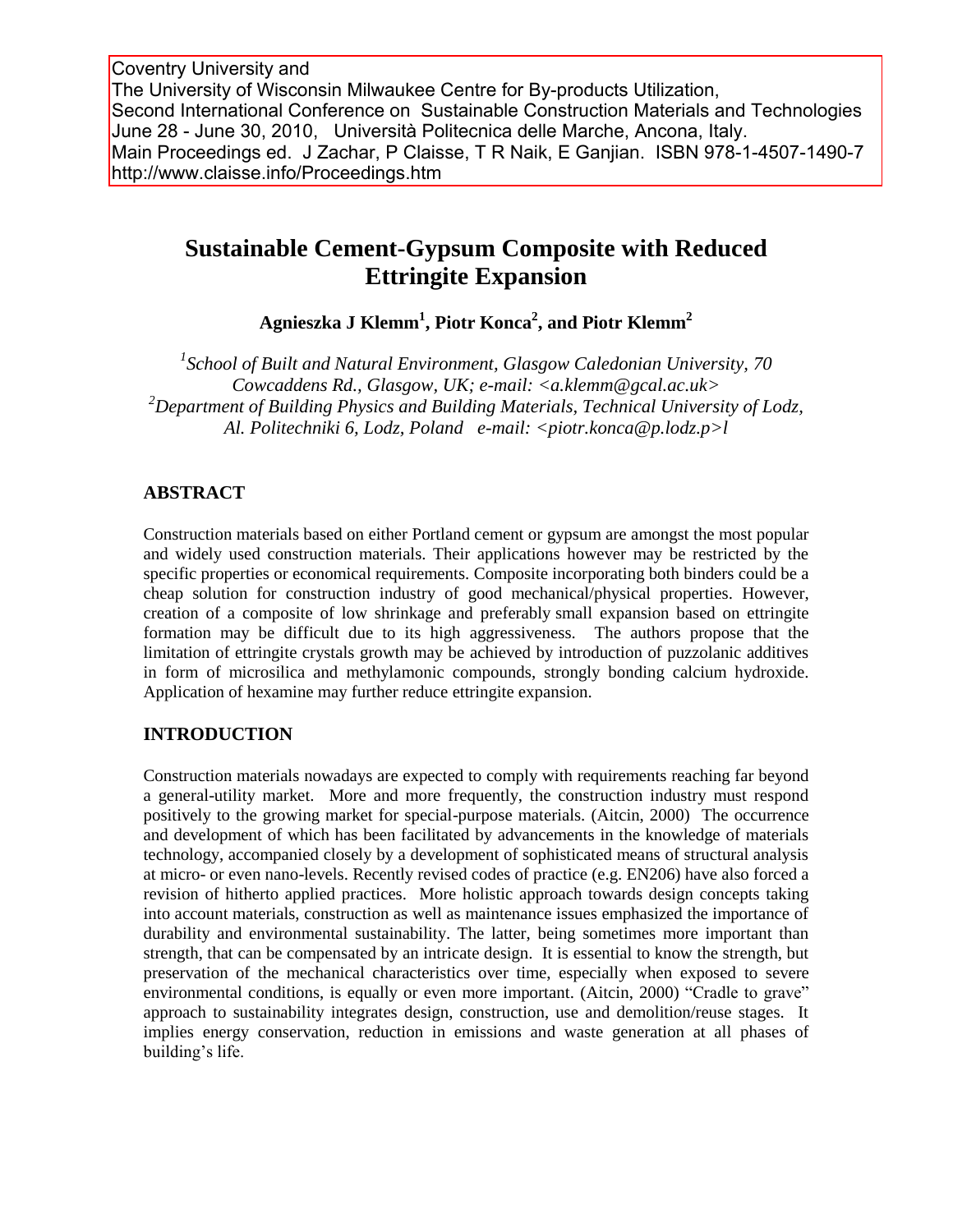More durable materials must comply with socio-economic requirements for reduced environmental impact. This would include use of salvaged, refurbished, or remanufactured materials. Locally available, reusable or recyclable products including waste products are becoming more and more popular in building materials composites. The ultimate goal is to produce high-technology materials tailored to special requirements/conditions at low economic cost, evaluated in performance terms.

Construction materials based on Portland cement and gypsum are amongst the most popular and widely used construction materials. Their applications however may be restricted by the specific properties or economical requirements. Portland cement can offer relatively high compressive strength, however its production is associated with high-energy consumption and it exhibits a high level of shrinkage preventing from application in certain types of structures. On the other hand a considerable expansion of gypsum during the hydration process making it suitable for filling moulds or for repairing cracks etc. The main disadvantage though is its low resistance to water. Composite incorporating both binders would be cheap solution for construction industry of good mechanical/physical properties.

Since the production of Portland cement is associated with high-energy consumption its partial replacement by synthetic gypsum would significantly reduce the cost of new composite and minimise its environmental impact. Application of synthetic gypsum, produced by flue gas desulphurisation (FGD) equipment at coal-fired power stations would additionally address an important waste management issue.

In construction practice, it is commonly accepted that these two binders should not be mixed together because of adverse processes taking place, associated mainly with ettringite expansion, cracking and loss of strength. Unmodified gypsum-cement composites in dry conditions have satisfactory physical and mechanical properties for a variety of applications. However, when exposed to hydrous environments show very little resistance, which manifests in form of linear changes and surface deterioration resulting from creation and growth of ettringite crystals.

Creation of a composite of small shrinkage based on ettringite formation may be difficult due to its high aggressiveness. Although the unwanted effects taking place in cement-gypsum composites are well known (Mather, 1973), (Odler at all 1988), Mehta, 1978), no systematic attempts have been made to limit them. Solution of the problem would allow application of OPC-gypsum composites on commercial scale (Konca, 1999). The aim of the research project was therefore to assess destructive effects of ettringite formation in cement-gypsum composites and to develop mitigating technique.

It is generally accepted that ettringite expansion in cement-gypsum composites depends mainly on the amount of hemihydrate form of synthetic gypsum and calcium hydroxide (Mehta, 1982). The authors propose that the limitation of ettringite crystals growth may be achieved by introduction of puzzolanic additives in form of microsilica and methyloamonic compounds, strongly bonding calcium hydroxide. Application of hexamine may further reduce ettringite expansion.

The paper presents experimental results and analysis. The main objectives of the presented study involved: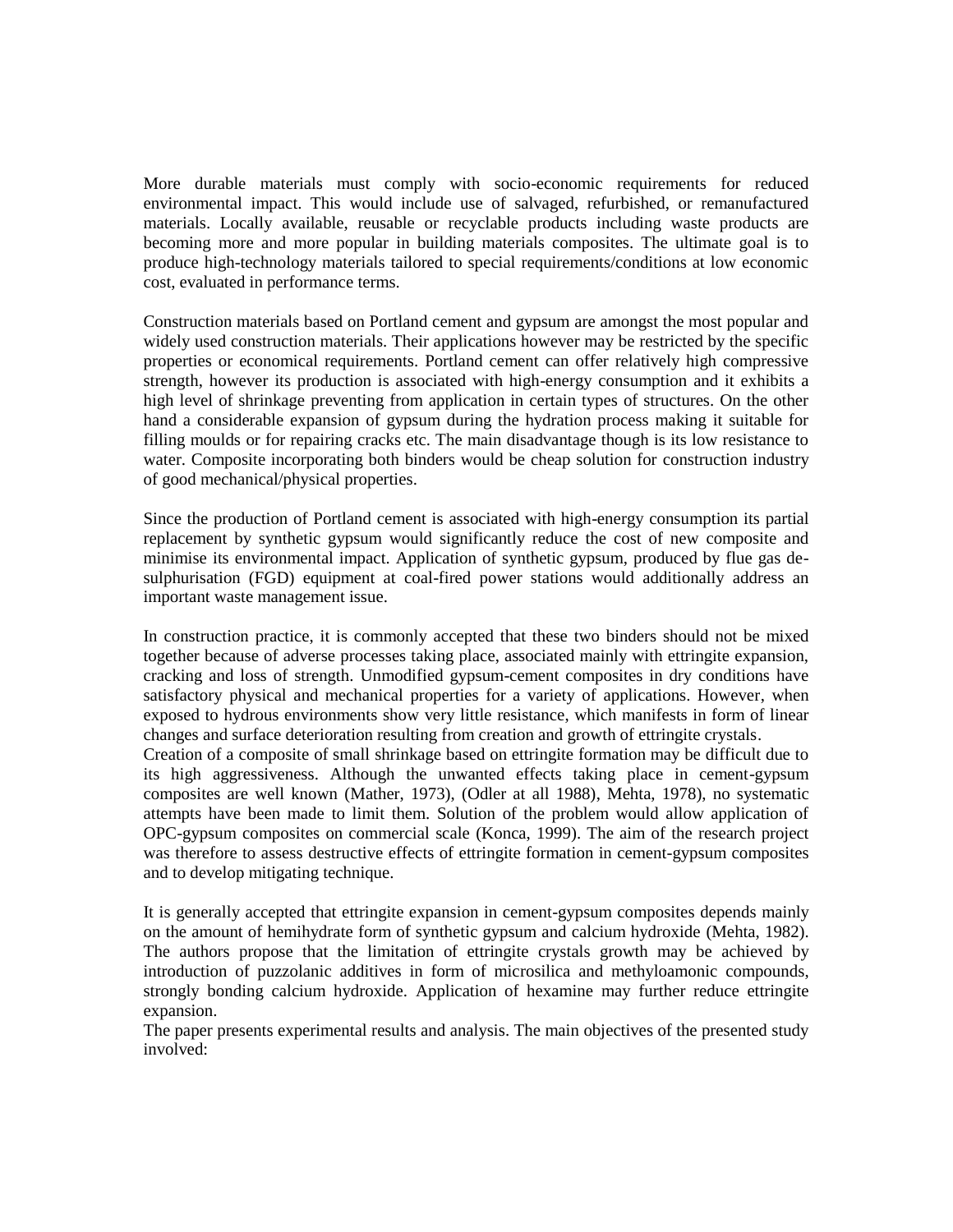- Assessment of the effect of anhydrous synthetic gypsum on physical and mechanical properties as well as microstructural features of composites;
- Determination of destruction of composites caused by growth of ettringite crystals in air and water environment;
- Limitation of excessive ettringite expansion by application of puzzolanic additives reacting with calcium hydroxide;
- Determination of effect of hexamine on ettringite expansion.

## **MATERIALS AND MIXES**

Assessment of physical-mechanical properties as well as microstructural examinations and analysis were performed in three series (Table 1):

- Set 1 composites with changing proportion of cement and gypsum
- Set  $2$  composites with constant proportion of cement (60%) and gypsum (40%), changing quantity of amorphous microsilica
- Set 3 composites with constant proportion of cement (60%) and gypsum (40%), changing quantity of hexamine and additional option (D13) 9% microsilica and 0.5% hexamine

Quartz sand of fraction 0-5mm formed about 50% of paste mass. Moisture content of synthetic gypsum was around 3%. Particles size did not exceeded 0.063mm. Amount of gypsum already present in OPC was about 5% in form of  $CaSO_4.2H_2O$ . dry materials were mixed mechanically in a laboratory mixer.

|       | Option          | Portland | Synthetic | Microsilica    | Hexamine       |
|-------|-----------------|----------|-----------|----------------|----------------|
|       |                 | Cement   | gypsum    |                |                |
| Set 1 | D1              | 100      |           | $\Omega$       | 0              |
|       | D <sub>2</sub>  | 80       | 20        | 0              |                |
|       | D <sub>3</sub>  | 60       | 40        | $\theta$       | 0              |
|       | D <sub>4</sub>  | 40       | 60        | 0              |                |
|       | D <sub>5</sub>  | 20       | 80        | 0              | 0              |
| Set 2 | D <sub>3</sub>  | 60       | 40        | $\overline{0}$ | $\overline{0}$ |
|       | D7              | 60       | 40        | 3              |                |
|       | D <sub>8</sub>  | 60       | 40        | 6              |                |
|       | D <sub>9</sub>  | 60       | 40        | 9              | 0              |
| Set 3 | D <sub>3</sub>  | 60       | 40        | $\Omega$       | $\overline{0}$ |
|       | D <sub>10</sub> | 60       | 40        | 0              | 0.5            |
|       | D11             | 60       | 40        | $\Omega$       | 1.0            |
|       | D <sub>12</sub> | 60       | 40        | 0              | 1.5            |
|       | D <sub>13</sub> | 60       | 40        | 9              | 0.5            |

#### **Table 1. Mix compositions (Konca, 1999).**

All samples have been cured in laboratory conditions (20 $^{\circ}$ C; RH 60 $\pm$ 5%) for 28days followed by curing in water and lab conditions. Experimental tests were performed after 3, 7, 14, 28, 90, 180 and 360 days of hardening.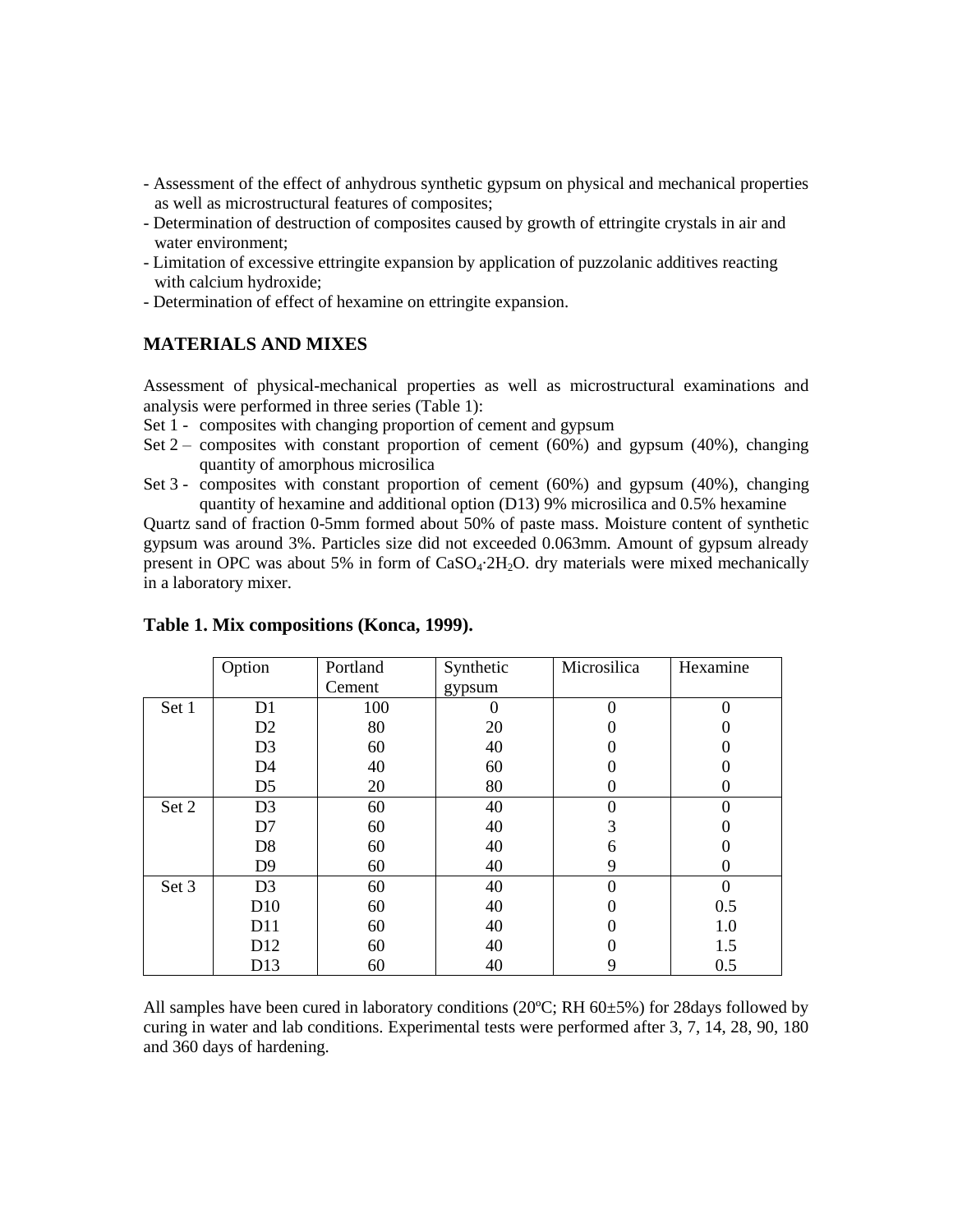Experiments involved microstructural analysis - Mercury Intrusion Porosimetry, Scanning Electron Microscopy; physical analysis – Differential Scanning Calorimetry, linear changes during hardening process; mechanical properties – compressive and flexural strength.

#### **RESULTS AND DISCUSSION**

As the result of preliminary data analysis of the first set of samples, only one composition has been selected for further modifications, i.e. 60% Portland cement and 40% synthetic gypsum (D3). Samples D3 during the whole process of hardening performed satisfactorily despite a high gypsum content. Mercury intrusion porosimetry technique was employed to determine microstructural variations (total porosity, dominating range of pores) resulting from composite modifications. Figure 1 presents differential distribution curves for composites D1 and D13 after 28 and 365 days of curing.



**Fig. 1. Differential Distribution curves for D1 (top) after 28 and 365 days and D13 (bottom) after 28 and 365 days.**

During 365 days of hydration the total area of pores in composite D1, not containing gypsum, as well as in modified cement-gypsum composites show declining tendencies (Fig. 2.). Differential Distribution curves underwent the most visible changes in composites D1. Addition of microsilica results in increase of pores with diameter around 0.02µm after 28 days of hardening. After 365 days the amount of such pores reduces. During the first month of setting and hardening the dominating range of pores is between 0.1 - 0.3  $\mu$ m. After a year it moves towards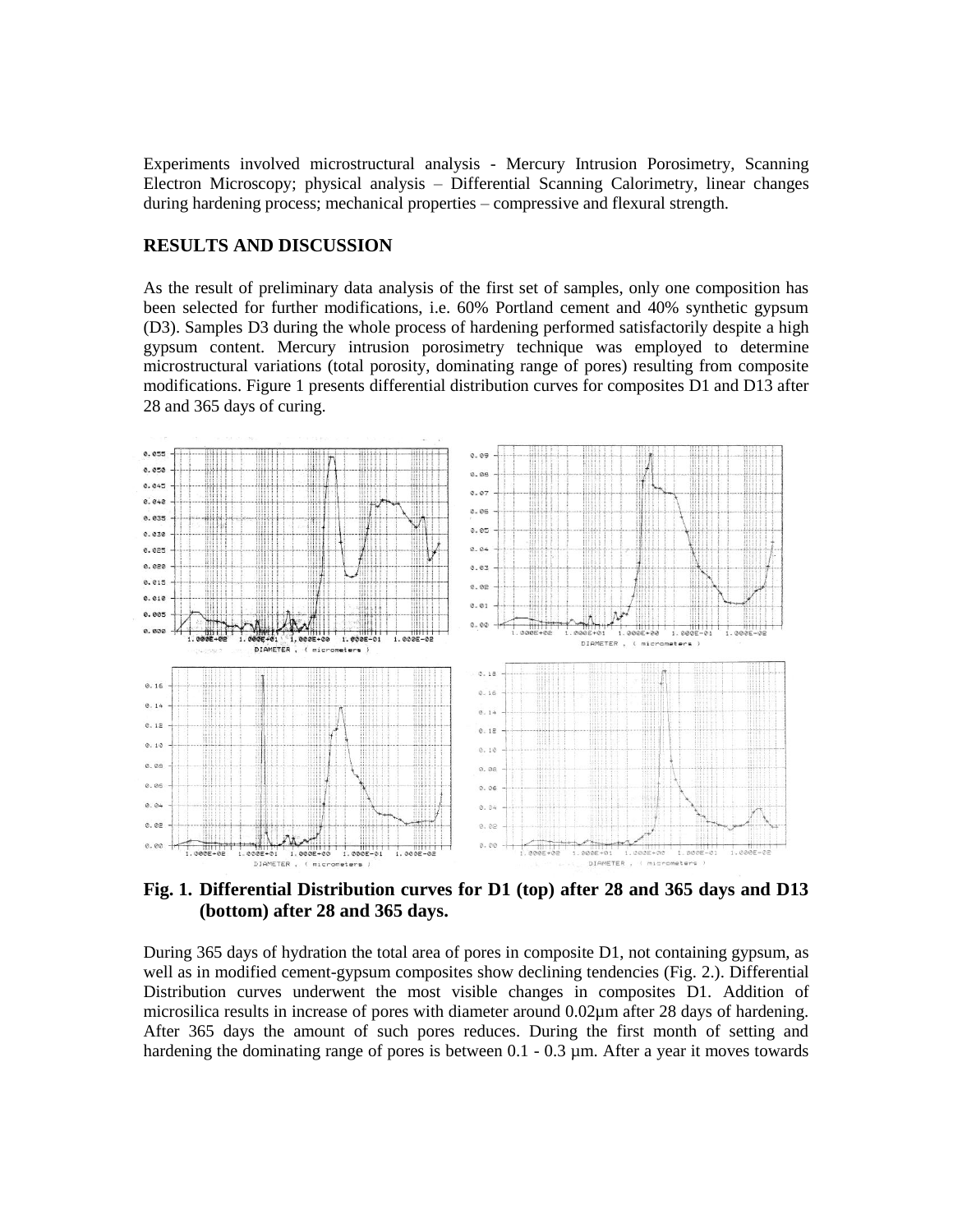the larger pores  $0.2 - 0.7$  µm (Fig. 3). Decreasing amount of synthetic gypsum in composites results in decreased density.



**Fig. 2. Total porosity after 28, 90 and 365 days.**



**Fig. 3. Average pore diameter after 28, 90 and 365 days.**

Internal microstructure of materials can be seen on images obtained from scanning electron microscopy. Figure 4 below shows scanning electron micrographs of cement-gypsum composites taken at the magnification of 3000x and 20000x. All composites had well developed CSH phase with portlandite and ettringite crystals.



**Fig. 4. Scanning electron micrographs of cement-gypsum composites (3000x and 20000x).**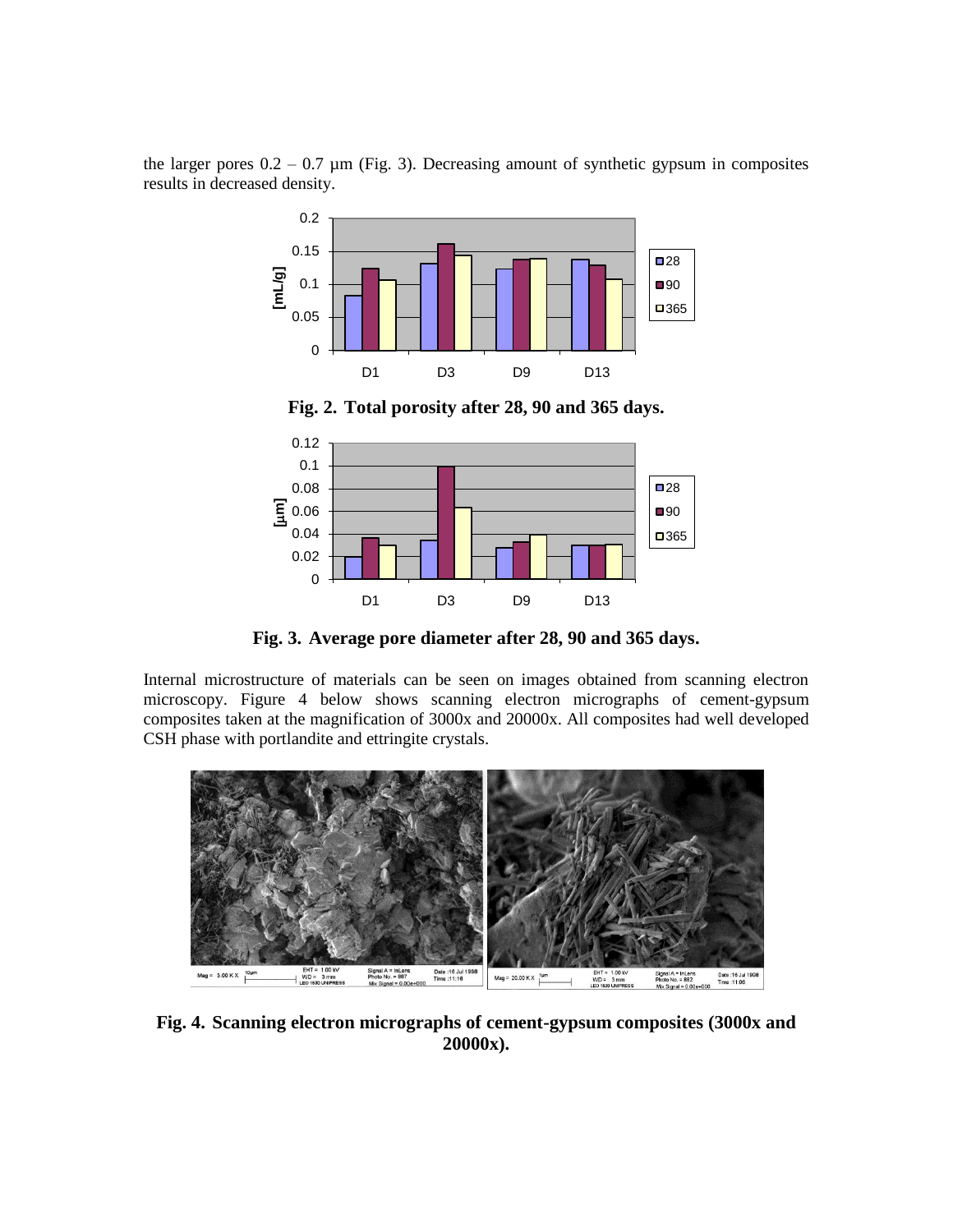In some micro-regions it was possible to observe the process of dissolving of portlandite crystals, which most probably react in a liquid phase with alumina ions forming ettringite (Ogawa, 1982). After a long period of hydration microstructure becomes much denser. It is possible to distinguish fine crystalline forms of  $Ca(OH)_2$  well dispersed in gel. Microscopic analysis showed also ettringite crystallising in gel, with clearly defined needle-like crystals.

Ettringite crystals sometimes crystallise in direct vicinity of un-hydrated particles of clinker. In the composite D1 (40% gypsum, 60% cement) CSH phase is very similar to the material containing only cement however in smaller quantity. Samples containing large amount of gypsum (without microsilica) and stored in water contain large amount of well crystallised ettringite.

Linear changes observed in samples not containing gypsum (D1) were restricted to linear shrinkage reaching 1mm/m after 28 days and 1.8mm/m after 365 days. Addition of gypsum leads to swelling of samples during the first 10 days and a subsequent shrinkage. The most pronounced changes were observed in samples D2 containing 20% of synthetic gypsum. During the first 5 days of hydration swelling was very severe reaching its maximum of 0.4 mm/m followed by shrinkage of 2.2 mm/m after 365 day of hardening. With the exception of samples D2, all cement-gypsum composites show smaller shrinkage than pure cement composites, with smaller changes in higher gypsum content samples.



**Fig. 5. Linear changes in composites during water curing.**

Application of microsilica resulted in comparable alterations. Application of hexamine led to the reduced shrinkage when compared with samples D3.

Situation has changed completely when composites were cured in water. Samples with no gypsum did not undergo any linear changes and scaling of surface even after a year. Presence of gypsum, in the other composites led to a very severe swelling. The higher gypsum content the more pronounced changes. All these samples suffered from surface damage during the first three months of water curing. Introduction of microsilica resulted in significant reduction of swelling. Addition of 3 and 6% of microsilica reduced expansion but not completely eliminated it. Samples with 3% microsilica suffered from scaling after 7 months in water while samples with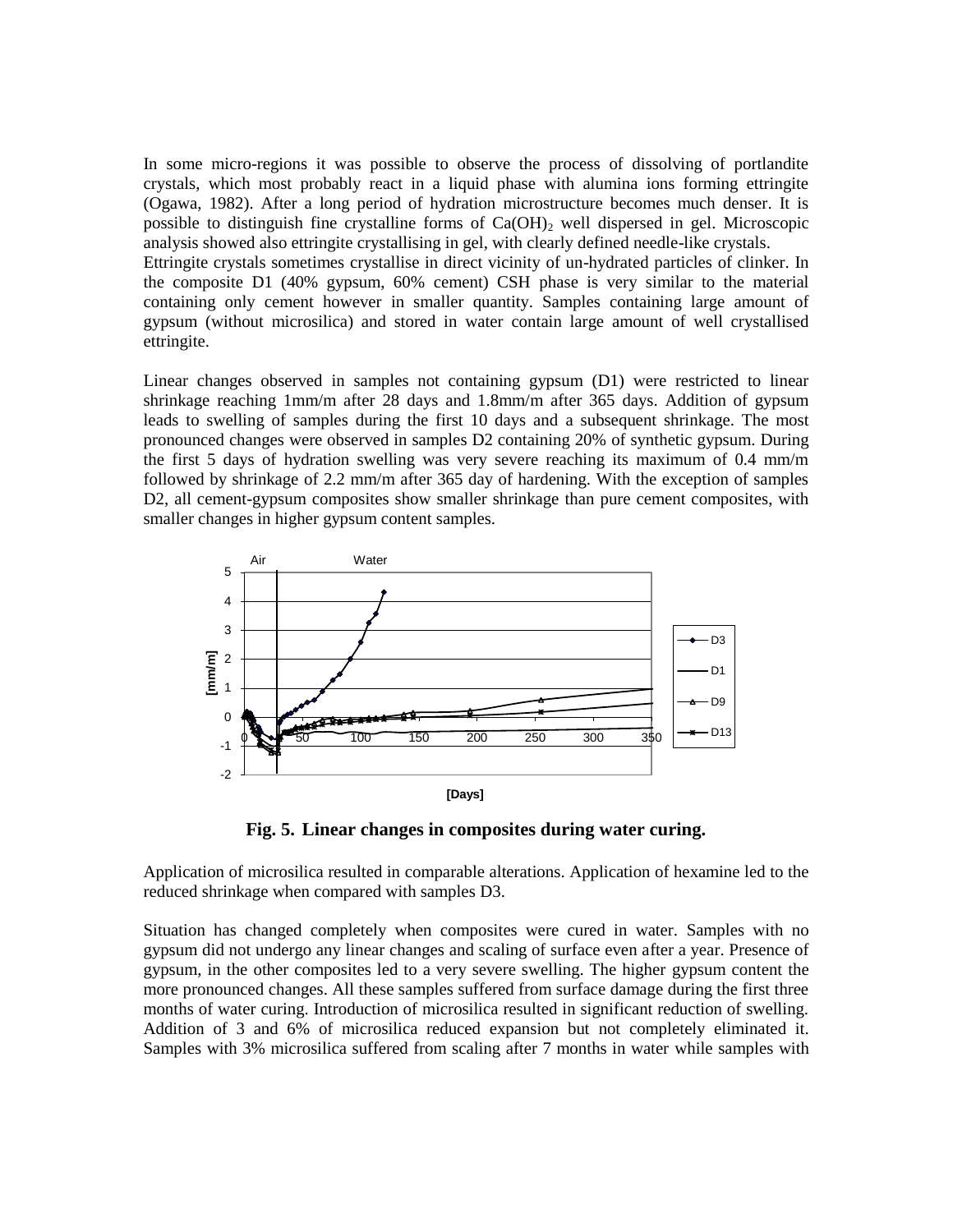6% showed first signs of cracking after one year. However samples containing 9% of microsilica did not undergo any surface deterioration and only very limited swelling. Application of only hexamine limited to some extend sulphate expansion but not protected against damage during the first months in water environment. The most optimal solution was introduction of both microsilica and hexamine. It could be attributed to simultaneous action of pozzolan and chemically active compound binding calcium hydroxide. It is worth to mention that the application of increasing amount of gypsum in composites increased capillary action in composites. Addition of microsilica reduced the capillary action while hexamine did not have an effect the final result. It changed slightly the process, most probably due to the alterations of microstructure resulting from the additions.

Figures 6-8 presents results of compressive strength for composites in three sets. Samples have been tested in a laboratory conditions after 3, 7, 14, 28, 90, 190 and 365 days.



**Fig. 6. Compressive strength development in Set 1.**

In the first set of composites, without modifying admixtures, the highest values of compressive strength were obtained for samples without gypsum D1. Strength was almost twice as high as for other samples. Samples D2 and D3 with 20% and 40% of gypsum had similar strength still higher then remaining samples. During the first 90 days it is possible to distinguish direct relation between gypsum content and compressive strength. Figures 7-8 show strength development in sets 2 and 3 during 365 days of curing.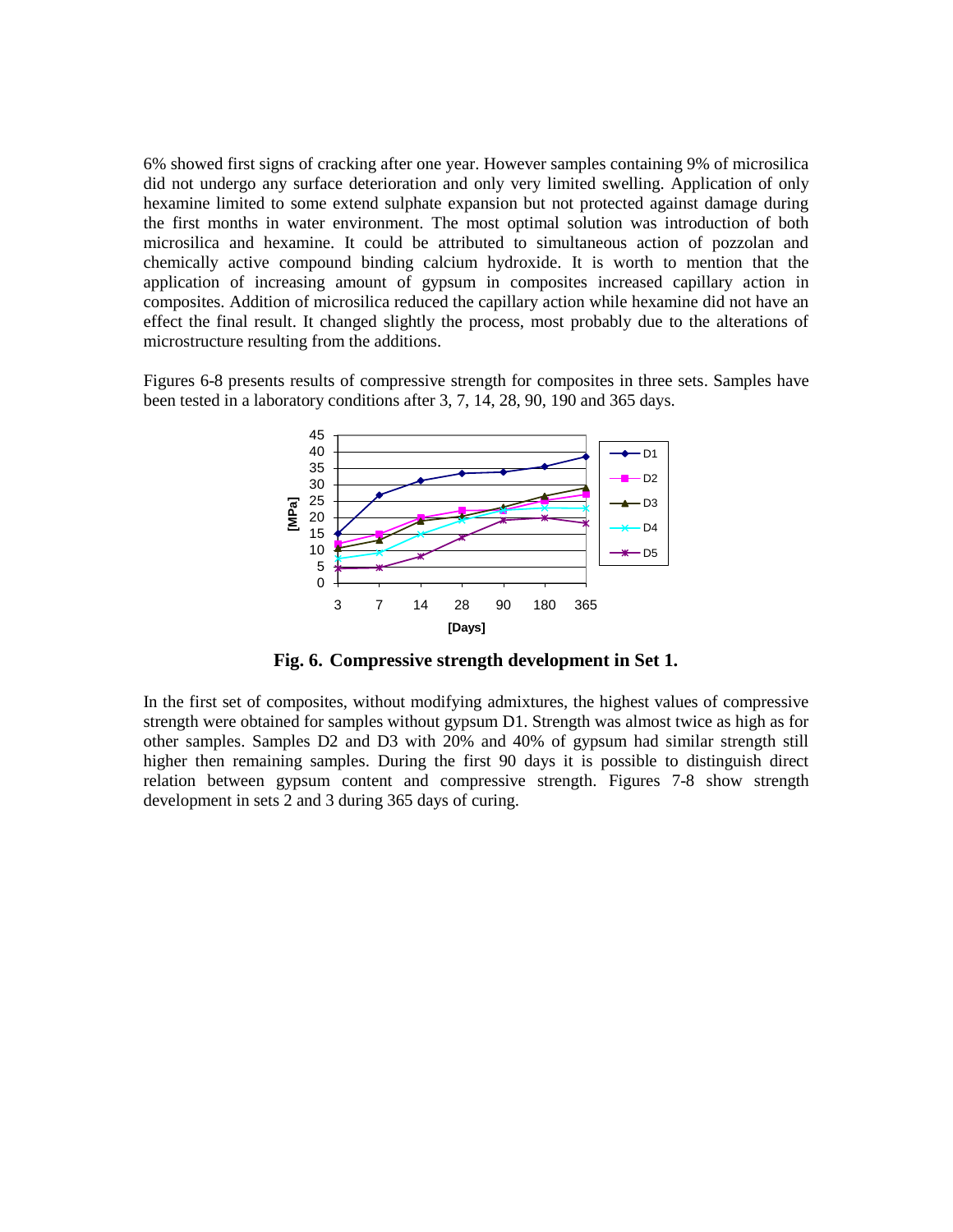

**Fig. 7. Compressive strength development in Set 2.**



**Fig. 8. Compressive strength development in Set 3.**

In the second set sample D3 was modified with microsilica with sample D13 containing also small amount of hexamine. Addition of microsilica improved significantly compressive strength values. Sample D13, although during the first 28 days of hardening had the lowest values, reached one of the highest compressive strength. The results of compressive strength for samples from the third set clearly show an adverse effect of hexamine.

Summarising, the difference in compressive strength between samples D3 and D1 (with no gypsum) was in the range of 10MPa after 365 days and in flexural strength 2MPa (Fig. 9.). Application of 9% of microsilica affected positively mechanical properties of composites. Compressive strength of samples D9 (60% cement, 40% gypsum, 9% microsilica) and D13 (60% cement, 40% gypsum, 9% microsilica, 0.5% hexamine) after a year of curing was almost identical to samples not containing gypsum.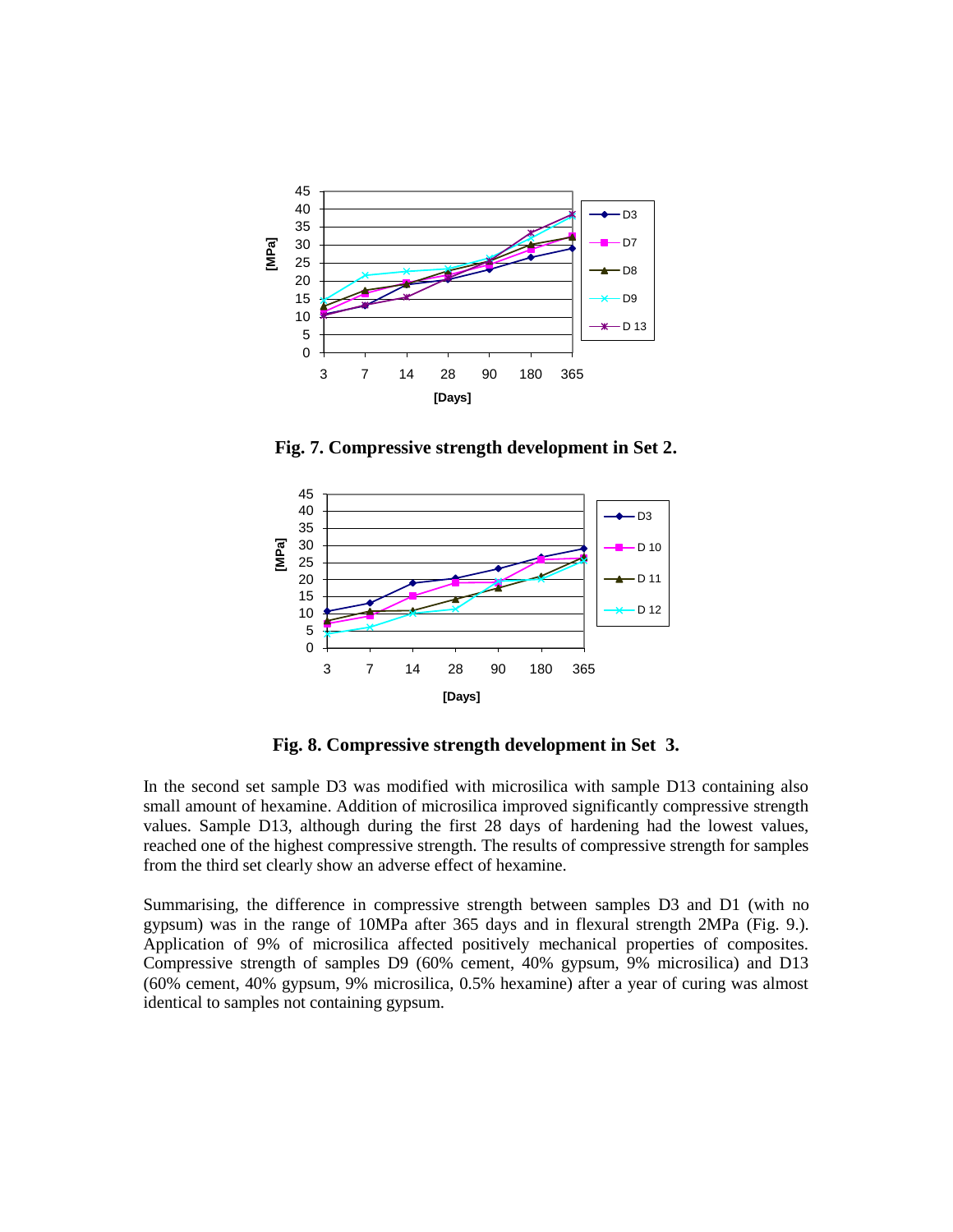

**Fig. 9. Compressive strength of samples cured in laboratory conditions.**

Although in samples D1 an increase in compressive strength during the first 28 days was significantly higher, final strength after 365 days was similar. Addition of hexamine reduced compressive strength particularly during the first 28 days. Only application of both 9% microsilica and 0.5% hexamine gave satisfactory results.

After one year of curing in water only samples D1, D9 and D13 were suitable for compressive strength testing due to undamaged surfaces subjected to crushing (Fig. 10.)



**Fig. 10. Compressive strength of composites after 365 days of water curing.**

Compressive strength of composites D9 and D13 after water curing is only slightly smaller than for samples containing only cement.

Macroscopic examinations of samples cured in laboratory conditions did not show signs of internal ettringite expansion. Samples of gypsum-cement composites cured in water underwent significant deterioration of similar nature. Figure 11 shows images of samples exposed to hydrous conditions.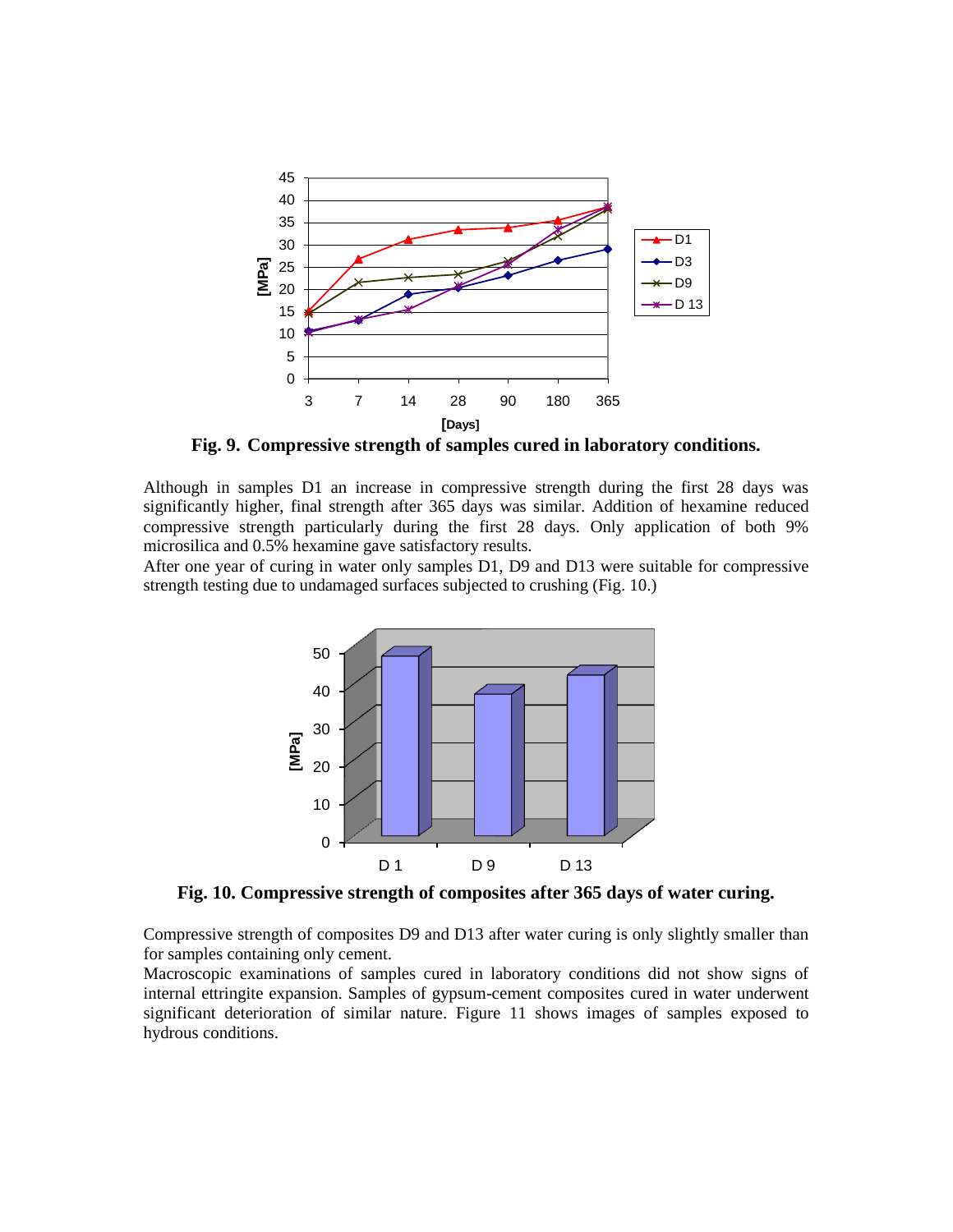

### **Fig. 11. Images of samples cured in water for 365 days.**

Ettringite expansion was also visible on samples containing 3 and 6% of microsilica and hexamine. Again only samples with 9% microsilica and 0.5% hexamine did not reveal signs of expansion.

## **SUMMARY AND CONCLUSIONS**

Based on experimental investigations, the following can be summarised: Destructive expansion in cement-gypsum composites of high percentage of gypsum is caused by the growth of hydrophilic crystals of anhydrous phase of ettringite. During the initial phase of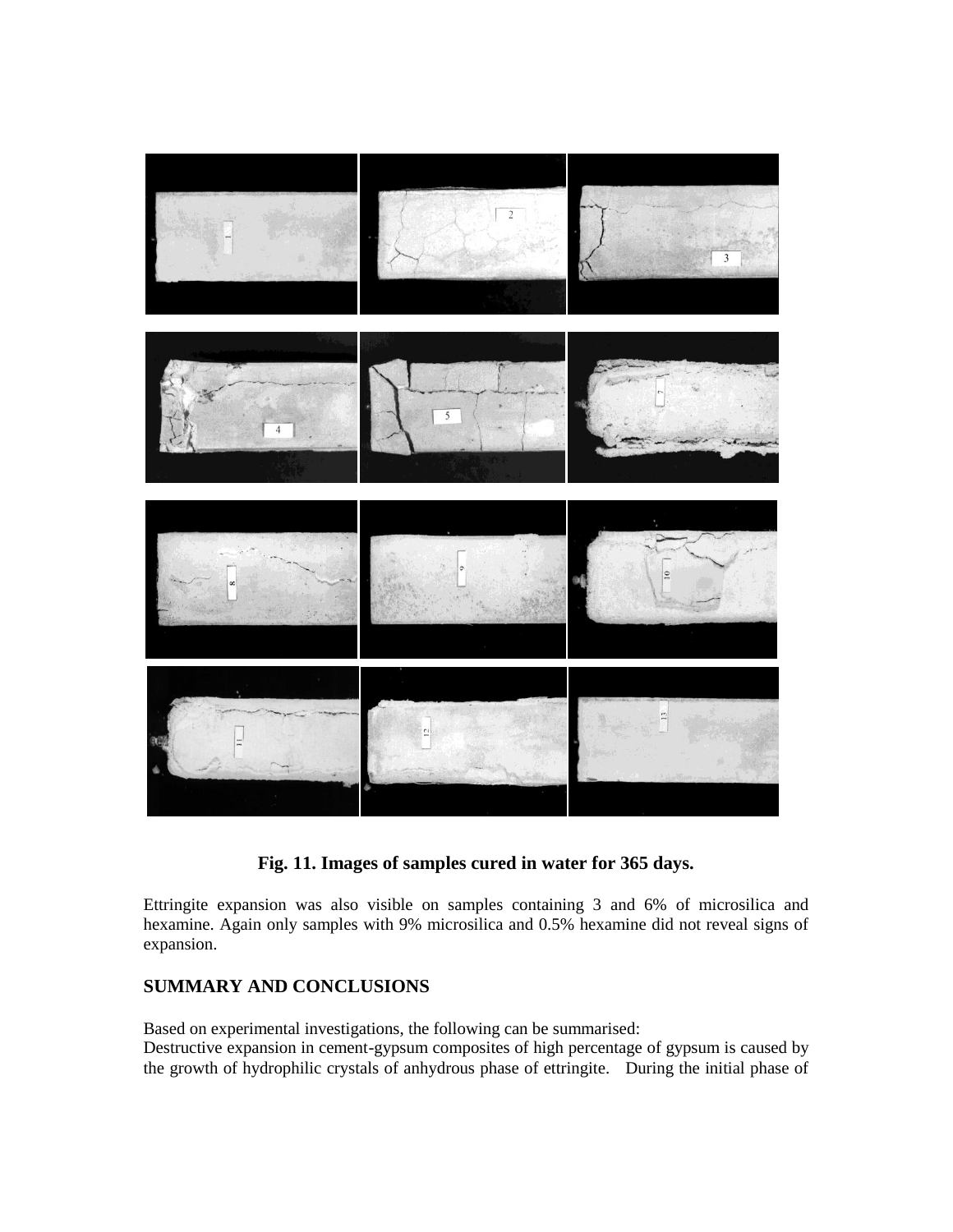setting and hardening chemically unbound water is quickly absorbed by hydrating phases and consequently there is no sufficient water for full growth of needle like crystals of ettringite. In the laboratory conditions air humidity is insufficient to initiate destructive expansive processes. Growth of ettringite crystals is possible only after supplying large quantities of water from outside. Destructive processes are initiated at surfaces and then progress inside material.

Very fine particles and developed surfaces of particles of amorphous microsilica results in high puzzolanic properties. Microsilica reacts easily with calcium hydroxide (CaOH) released during hydration, thus increasing amount of hydrous silicates – CSH. Good effects can be obtained by incorporating microsilica and hexamine (hexamethylenetetramine), which combine calcium hydroxide, protecting cement-gypsum composite against ettringite corrosion.

Samples containing large quantities of synthetic gypsum in laboratory conditions show chemical shrinkage, the smaller the higher is gypsum content. Increase of gypsum content leads to increase of ettringite and swelling of sample, reaching 6mm/m, particularly in aqueous conditions.

Increase of synthetic gypsum in paste results in decrease of mechanical properties particularly during the first 28 days of hydration. After a year differences between composites with 80% of gypsum and without gypsum at all are almost twofold.

Deterioration of composite materials containing large quantities of gypsum is taking place mainly in hydrous environment, which confirms that needle like crystals of ettringite require chemically unbound water for their growth.

Hexamine (hexamethylenetetramine) adversely affects mechanical properties, particularly during the first weeks of setting and hardening. However it reduces amount of ettringite by binding calcium hydroxide. Application of hexamine in quantities substantially affecting hydration process delays and reduces ettringite expansion however it does not protect against destruction and swelling, in excess of 4mm/m after seven months of curing in hydrous conditions.

Application of puzzolanic materials allows creation of cement-gypsum paste, which after one year of setting and hardening has mechanical properties comparable to cement paste.

Microsilica reduces growth of ettringite in composites and improves physical and mechanical properties after longer period of time. Amorphous microsilica reduces or completely eliminates swelling of material in air and water environment (for 9% of microsilica after one year of curing in water linear changes do not exceed 1mm/m)

The most beneficial modification of cement-gypsum composite was achieved with 9% of microsilica and 0.5% of hexamine. Such composite characterised with high compressive strength, reaching 40MPa and small linear changes within 0.5mm/m, even after curing in water.

Based on the study presented above the following preliminary conclusions can be drawn: Destructive expansion in cement-gypsum composites takes place in hydrous conditions and is caused by the growth of hydrophilic crystals of anhydrous phase of ettringite. Hexamine adversely affects mechanical properties of composites however it effectively reduces amount of